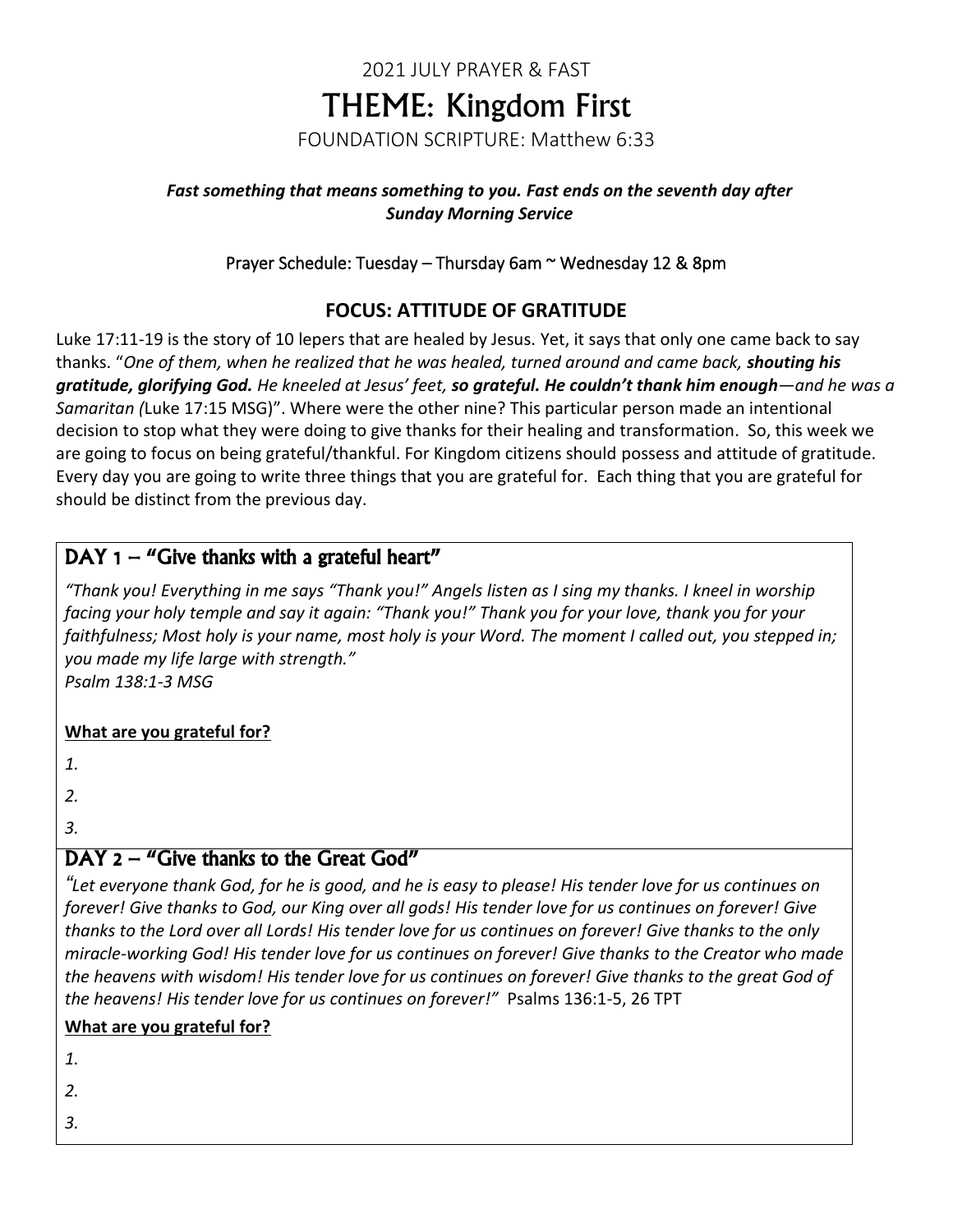## DAY 3 – "Grateful for all He has done"

*"Go ahead and give God thanks for all the glorious things he has done! Go ahead and worship him! Tell everyone about his wonders! Let's sing his praises! Sing, and put all of his miracles to music! Shine and make your joyful boast in him, you lovers of God. Let's be happy and keep rejoicing no matter what. Seek more of his strength! Seek more of him! Let's always be seeking the light of his face. Don't you ever forget his miracles and marvels. Hold to your heart every judgment he has decreed." Psalms 105:1-5 TPT*

### **What are you grateful for?**

*1.*

*2.*

# *3.*

## DAY 4 – "Gratitude is God's Will"

*"In every situation [no matter what the circumstances] be thankful and continually give thanks to God; for this is the will of God for you in Christ Jesus." 1 Thessalonians 5:18 AMP*

### **What are you grateful for?**

*1.*

*2.*

*3.*

## $Day 5 -$  "Grateful for the people in your life"

*"Always give thanks to Father God for every person he brings into your life in the name of our Lord Jesus Christ."*

*Ephesians 5:20 TPT*

### **What are you grateful for?**

*1.*

*2.*

- *3.*
- 

# DAY 6 – "Grateful for the Kingdom of God"

*"Since we are receiving our rights to an unshakable kingdom, we should be extremely thankful and offer God the purest worship that delights his heart as we lay down our lives in absolute surrender, filled with awe." Hebrews 12:28 TPT*

### **What are you grateful for?**

*1.*

- *2.*
- *3.*